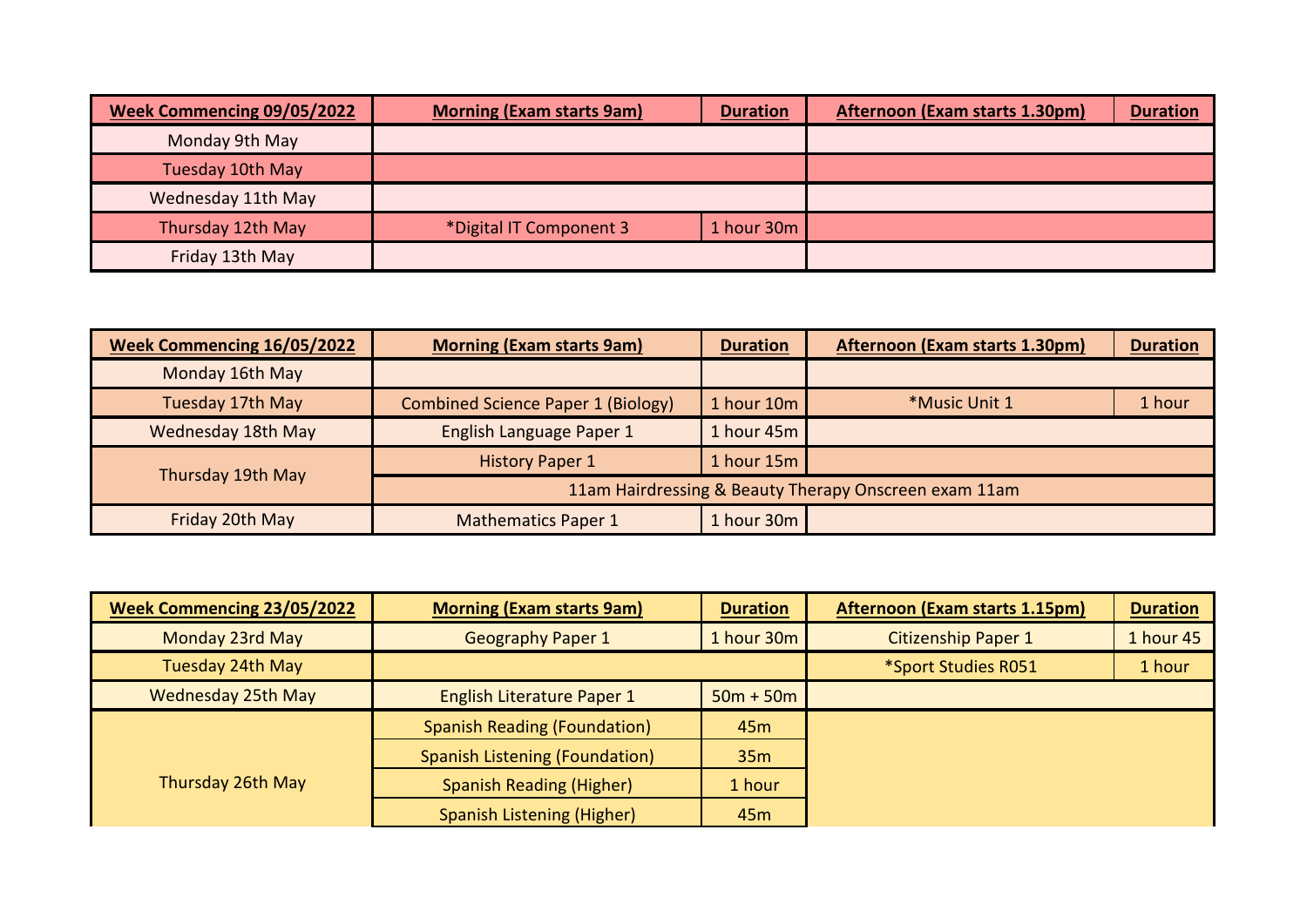|                        | <b>*Construction Unit 1</b>          | $\blacktriangle$ hour |  |
|------------------------|--------------------------------------|-----------------------|--|
| <b>Friday 27th May</b> | Combined Science Paper 2 (Chemistry) | 1 hour $10m$          |  |

| Week Commencing 06/06/2022 | <b>Morning (Exam starts 9am)</b> | <b>Duration</b> | Afternoon (Exam starts 1.30pm)            | <b>Duration</b> |
|----------------------------|----------------------------------|-----------------|-------------------------------------------|-----------------|
| Monday 6th June            |                                  |                 |                                           |                 |
| Tuesday 7th June           | <b>Mathematics Paper 2</b>       | 1 hour 30 $m$   | <b>Geography Paper 2</b>                  | 1 hour 30m      |
| Wednesday 8th June         | English Literature Paper 2       | 1 hour 45m      |                                           |                 |
| Thursday 9th June          | <b>History Paper 3</b>           | 1 hour 20m      | <b>Combined Science Paper 3 (Physics)</b> | 1 hour 10m      |
| Friday 10th June           | English Language Paper 2         | 1 hour 45 $m$   |                                           |                 |

| Week Commencing 13/06/2022 | <b>Morning (Exam starts 9am)</b>   | <b>Duration</b> | Afternoon (Exam starts 1.15pm) | <b>Duration</b> |
|----------------------------|------------------------------------|-----------------|--------------------------------|-----------------|
| Monday 13th June           | <b>Mathematics Paper 3</b>         | 1 hour 30m      |                                |                 |
| Tuesday 14th June          | <b>Geography Paper 3</b>           | 1 hour 30m      | <b>Citizenship Paper 2</b>     | 1 hour 45m      |
| Wednesday 15th June        | Combined Science Paper 4 (Biology) | 1h 10m          |                                |                 |
| Thursday 16th June         | <b>History Paper 2</b>             | 55 <sub>m</sub> |                                |                 |
| Friday 17th June           | Spanish Writing (Foundation)       | 1 hour 5m       |                                |                 |
|                            | Spanish Writing (Higher)           | 1 hour 20m      |                                |                 |

| Week Commencing 20/06/2022 | <b>Morning (Exam starts 9am)</b>     | Duration   | Afternoon (Exam starts 1.30pm)   | Duration   |
|----------------------------|--------------------------------------|------------|----------------------------------|------------|
| Monday 20th June           | Combined Science Paper 5 (Chemistry) | 1 hour 10m |                                  |            |
| Tuesday 21st June          |                                      |            | *Hospitality and Catering Unit 1 | 1 hour 30m |
| Wednesday 22nd June        |                                      |            |                                  |            |
| Thursday 23rd June         | Combined Science Paper 6 (Physics)   | 1 hour 10m |                                  |            |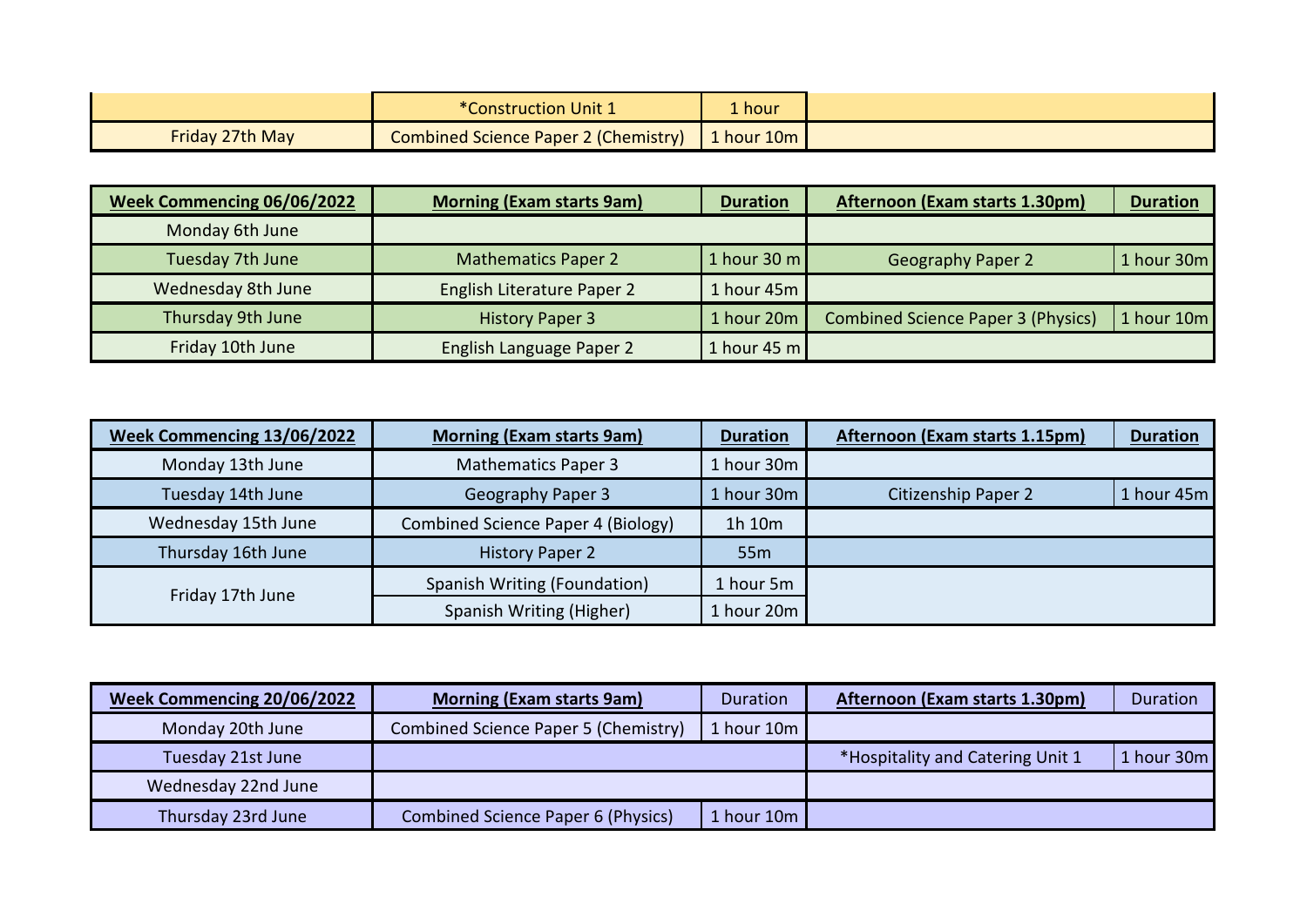| $-$<br>-ri<br><b>Tune</b><br>ີ<br>71<br>$\overline{\phantom{a}}$ |
|------------------------------------------------------------------|
|------------------------------------------------------------------|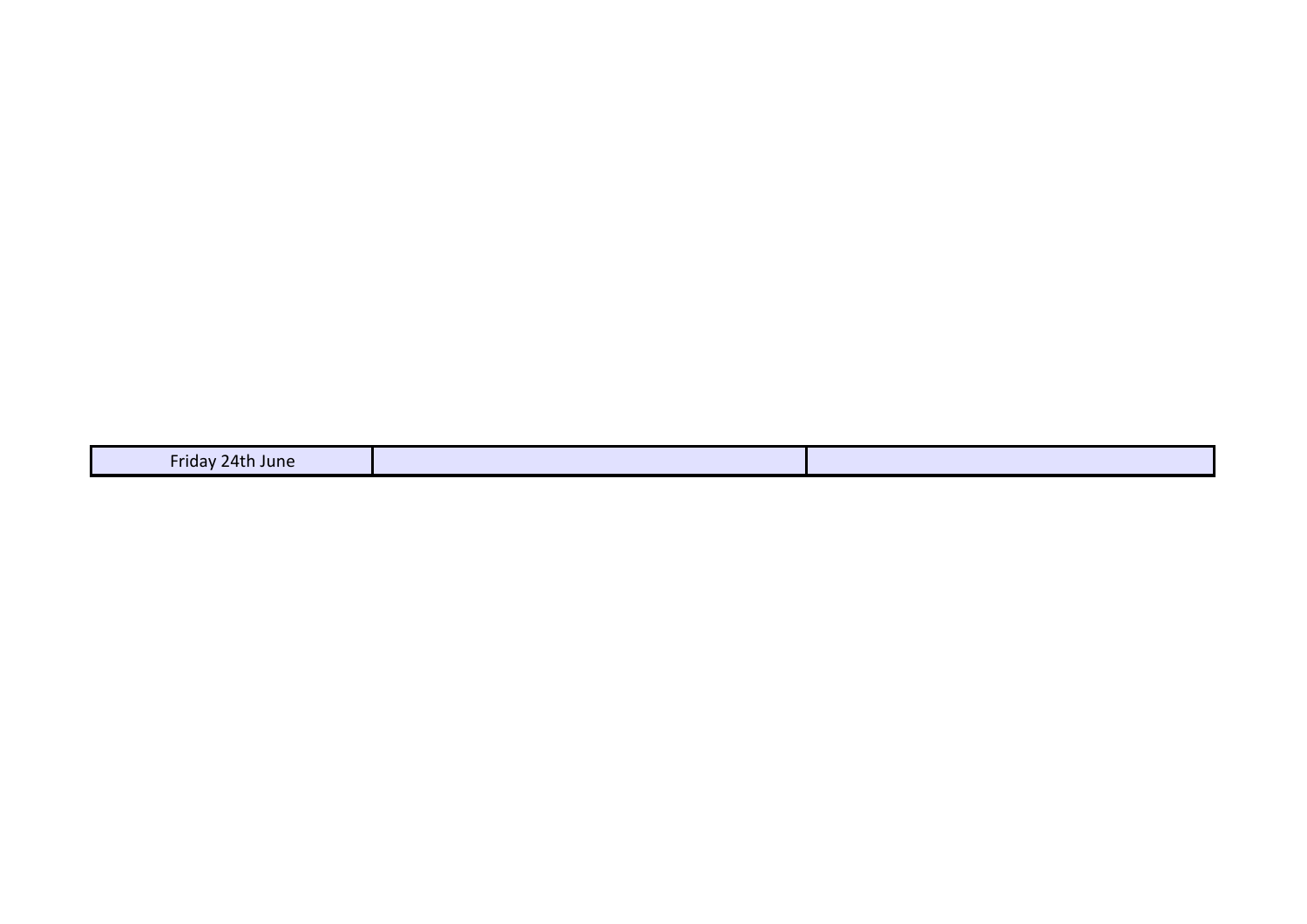\*Year 10

\*Year 10

\*Year 10

\*Year 10